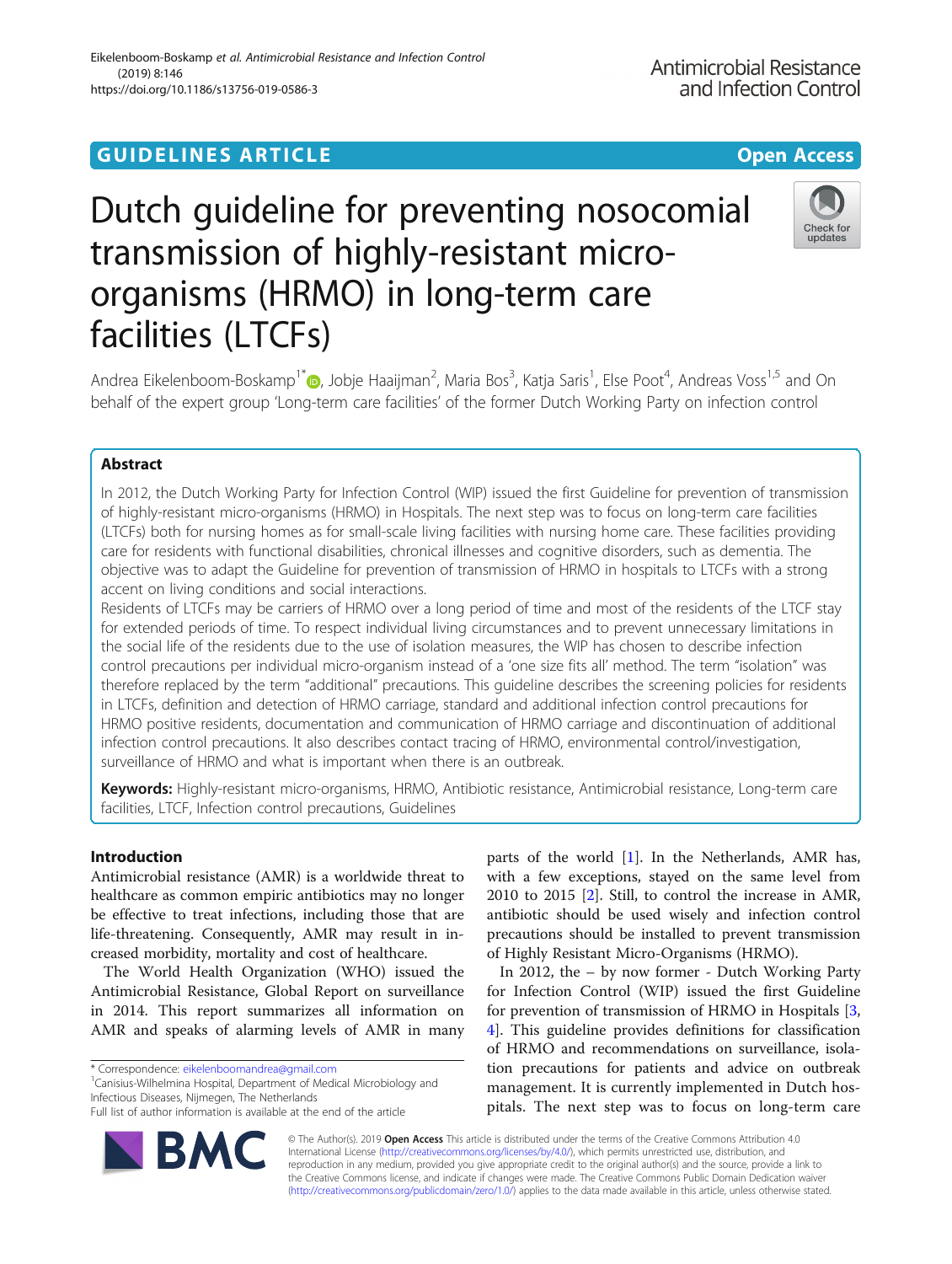facilities (LTCFs), providing care for residents with functional disabilities, chronical illnesses and cognitive disorders, such as dementia. In the Netherlands, these residents are in the care of an "elderly care physician", a distinct medical specialization, exclusively working in LTCFs. Within the structure of the WIP, a so-called "Expert group LTCFs" was established, with professionals working (partially) in/for LTCFs. The expert group was tasked with the development of multiple Infection prevention and control guidelines, the first of which was 'the prevention of transmission of HRMO in LTCFs'.

Based on the Guideline for prevention of transmission of HRMO in hospitals, the ultimate goal was to adjust this guideline [\[5](#page-6-0)] to the living circumstances in LTCFs. This concerns all forms of nursing home care within institutions such as nursing homes or smallscale living facilities with the exception of geriatric departments of a hospital. These facilities have a strong emphasis on living conditions and social interactions. As residents of LTCFs may be carriers of HRMO over a long period of time [[6\]](#page-6-0) and as most of the residents of the LTCF stay for longer periods of time, infection control precautions may have a negative impact on the quality of life [\[7](#page-6-0)]. In order to respect individual living circumstances and to prevent unnecessary limitations in social life, the WIP has chosen to describe infection control precautions per individual micro-organism instead of a 'one size fits all' method. In addition, the term "isolation" was replaced by the term "additional precautions".

This guideline focusses on the control of HRMO and not for control of Methicillin-resistant Staphylococcus aureus (MRSA) for which a separate guideline is available in the Netherlands.

# Screening policies for residents in long-term care facilities

When a resident is admitted to a LTCF and has stayed in a healthcare facility outside the Netherlands, HRMO screening must be initiated under the following circumstances:

- When the resident was admitted to a foreign health care facility (outside the Netherlands, the Caribbean islands not included) in the 2 months prior to admission to the LTCF and
- When the duration of admission in a foreign health care facility was longer than 24 h

It is also advised to test a resident for HRMO carriage if the resident is transferred from a ward or small-scale living group within the healthcare facility or another healthcare facility with an ongoing HRMO outbreak within the Netherlands.

# Definition and detection of HRMO carriage

The definition of HRMO is determined by the micro-organism and the specific antibiotic where the micro-organism has shown resistance to. The criteria for HRMO are based on the guideline "Laboratory detection of highly resistant microorganisms (HRMO)" of the Dutch society for Medical Microbiology  $[8]$  $[8]$ . This way, the definition of HRMOs are consistent with the established HRMO guideline for hospitals, making adequate information exchange easier [[3,](#page-6-0) [4\]](#page-6-0).

Three main groups of HRMO are distinguished: highly resistant Enterobacteriaceae (Table [1](#page-2-0)); highly resistant Gram-negative nonfermenters (Table [2](#page-2-0)), and highly resistant Gram-positive bacteria (Table [3](#page-3-0)).

To detect residents that carry HRMO, specific cultures have to be taken (Table [4](#page-3-0)).

# Standard and additional infection control precautions for HRMO positive residents

In general, when giving physical care to residents, healthcare workers (HCWs) should always take standard precautions, such as adequate hand hygiene. These are meant to reduce the risk of transmission of pathogens from both known and unknown sources. The standard precautions are the minimal precautions a HCW must take in the care of all residents  $[9-11]$  $[9-11]$  $[9-11]$  $[9-11]$ .

The additional infection control precautions are de-scribed in Table [5a](#page-4-0) and [b](#page-5-0). In order to be clear and undisputable, all precautions are listed, including the standard precautions such as hand hygiene.

# Documentation and communication of HRMO carriage

The documentation of the HRMO carriage is of utmost importance. Without knowing this, precautions to prevent transmission in the LTCF and other healthcare facilities (HCFs) cannot be taken. Therefore, all HCW involved, including those who are involved outside the LTCF (e.g. treating physicians in a hospital, primary care physicians), should be informed of the HRMO status of the resident. In addition, the HRMO status should be documented in the (E) Health records for (para) medical and nursing staff.

Before transferring a HRMO positive resident to another ward/small-scale living group within the facility, or another facility, or before visiting e.g. an outpatient department, all those providing care should be informed about the HRMO status.

When a HRMO positive resident is re-admitted to a LTCF and there have not been 2 sets of negative HRMO cultures according to the rules mentioned in the section "Discontinuation of additional infection control precautions" below, additional precautions should be taken.

The HRMO carriers themselves/or the first contact person and their caregivers should be notified about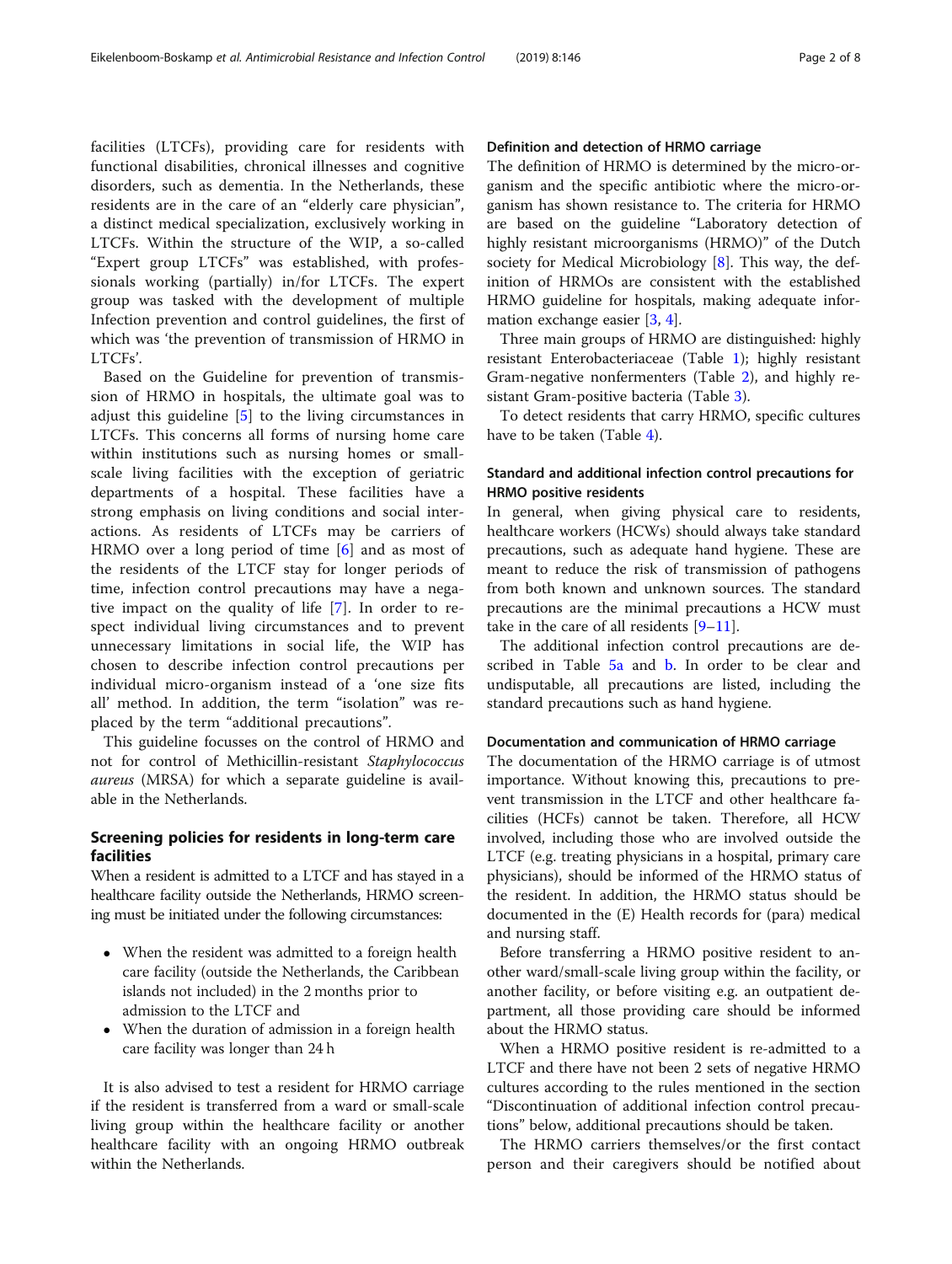<span id="page-2-0"></span>

|  |  | Table 1 Definition of highly resistant Enterobacteriaceae |
|--|--|-----------------------------------------------------------|
|  |  |                                                           |

| Gram-negative rods | 5SBL | Carbapenemase | Aminoglycosides | Ouinolones |
|--------------------|------|---------------|-----------------|------------|
| Enterobacteriaceae |      |               |                 |            |

ESBL extended-spectrum beta-lactamase; A: presence of ESBL or Carbapenemase is sufficient to define the microorganism as highly resistant; B: resistance against both antibacterial agents from the two indicated groups is required to define the microorganism as highly resistant

the HRMO status in order to receive needed information with regard to the consequences as well as being able to apply adequate infection control measures. It is necessary that the physician-in-charge and other HCWs of the LTCF have the opportunity to consult a medical microbiologist and/or an infection control practitioner for advice regarding the prevention of transmission, diagnostics and treatment for HRMO positive residents.

# Discontinuation of additional infection control precautions

Based on experience from earlier outbreaks and expert opinion, additional infection control precautions can be discontinued in the following cases:

- Resident, suspected for HRMO carriage:
	- $\circ$  If the HRMO screening cultures (Table 1) are negative, additional precautions can be discontinued. The resident should be without antibiotic treatment for at least 48 h before cultures are taken.
- Resident, HRMO positive
	- If a resident is carrier of Enterobacteriaceae, (Extended-spectrum beta-lactamase (ESBL) included, Carbapenemase-producing Enterobacteriaceae (CPE) excluded), Acinetobacter species, Pseudomonas aeruginosa, Stenotrophomonas maltophilia and Streptococcus pneumonia (PRP), then additional precautions can be discontinued if at least 2 sets of HRMO screening cultures (taken at least 24 h apart) are negative.
	- If a resident is carrier of CPE or vancomycinresistant Enterococcus faecium (VRE), additional

precautions can be discontinued if at least 2 sets of cultures are negative, at least 1 year apart.

## Contact tracing of HRMO

Contact tracing is recommended in case of unexpected HRMO positive residents. When a contact of the HRMO positive index appears to be HRMO positive too, it could be due to a single transmission event or it can be the result of broad transmission within a facility. In order to detect and prevent further transmission, contact tracing is recommended for all HRMO, possibly with an exception for ESBL positive Enterobacteriaceae or for Enterobacteriaceae resistant for Quinolones and Aminoglycosides. These two HRMOs are commonly found in the Dutch population with a prevalence of up to 8–10% in patients seeing a general practitioner [[12](#page-6-0)].

The scale of the contact tracing is determined by the elderly care physician in collaboration with the medical microbiologist and/or infection control practitioner. In most cases, all residents who have been in contact with the HRMO positive resident will be cultured for HRMO carriage (see Table [4](#page-3-0)). Additional precautions can be postponed until the culture results from the first investigation are known. Directly changing precautions have much impact for the residents and HCWs and according to expert opinion is not advisable until transmission actually has been proven. If residents are transferred to another ward or HCF, it is advised to take additional precautions while waiting for culture results. Residents who are already discharged to their home-setting, will initially not be cultured unless in the first investigation HRMO positive residents are detected.

Contact tracing is also recommended if HRMO carriage is confirmed with a HRMO suspected resident and it is known that the additional precautions have not

Table 2 Definition of highly resistant gram-negative nonfermenters

|                                 |               | <b>TWRIS &amp;</b> DUTITION FOR THIS TUBE IS CONSULTED IN THE SOUTH OF THE THEFT IS THE THEFT. |            |             |                     |                |
|---------------------------------|---------------|------------------------------------------------------------------------------------------------|------------|-------------|---------------------|----------------|
| Gram-negative<br>nonfermenters  | Carbapenemase | Aminoglycosides                                                                                | Ouinolones | Ceftazidime | <b>Piperacillin</b> | Co-trimoxazole |
| Acinetobacter spp.              |               | B                                                                                              | $B^a$      | n/a         | n/a                 | n/a            |
| Stenotrophomonas<br>maltophilia | n/a           | n/a                                                                                            | n/a        | n/a         | n/a                 |                |
| Pseudomonas<br>aeruginosa       |               |                                                                                                |            |             |                     | n/a            |

a<br><sup>a</sup>only Ciprofloxacin and/or Levofloxacin, due to the intrinsic resistance of Acinetobacter species for norfloxacin; A: Carbapenemase or resistance against an antibacterial agent from the indicated group is sufficient to define the microorganism as highly resistant; B: resistance against antibacterial agents from at least two indicated groups is required to define the microorganism as highly resistant; C: resistance against antibacterial agents from at least three of the indicated groups is required to define the microorganism as highly resistant; n/a: not applicable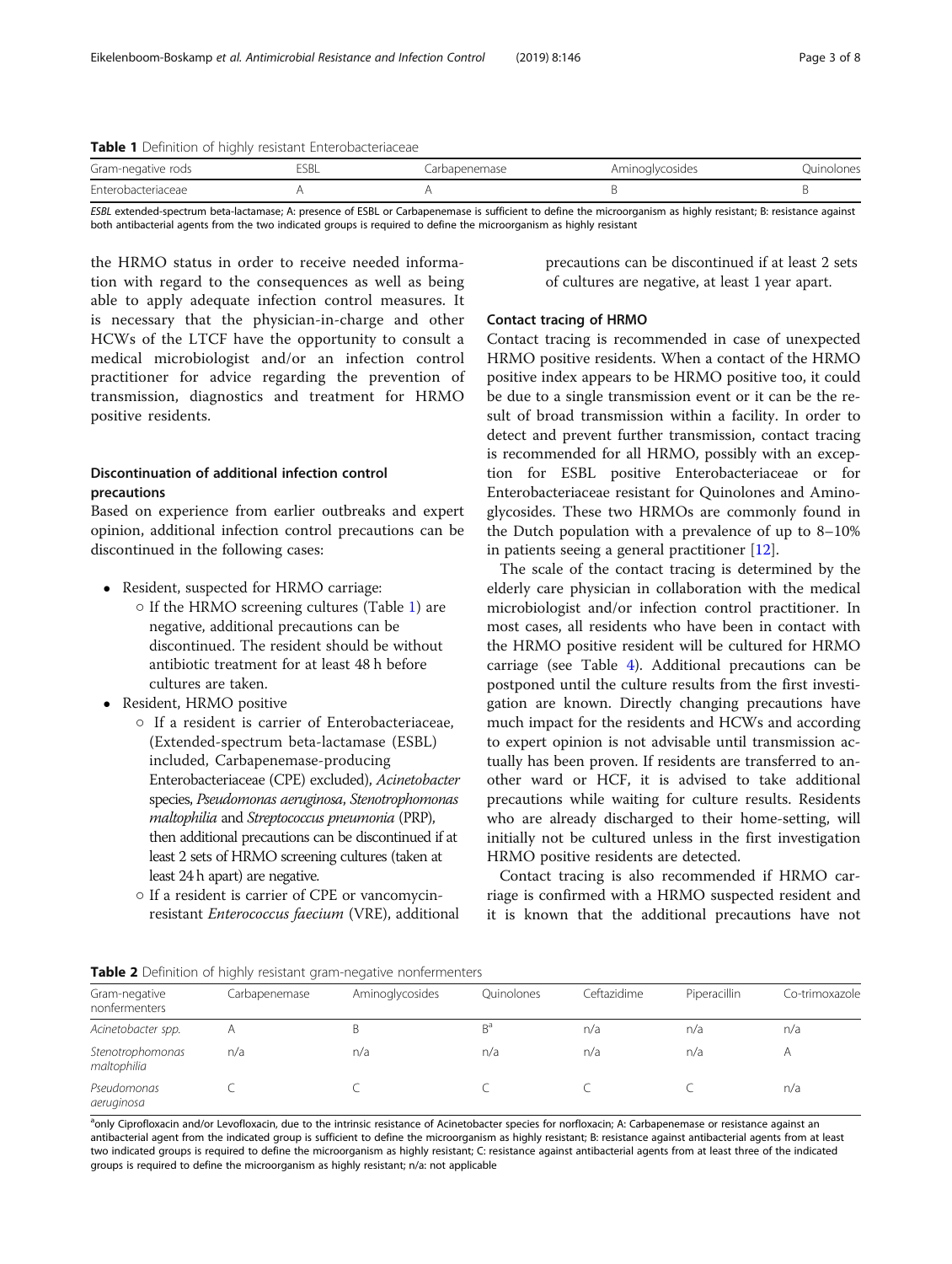<span id="page-3-0"></span>

|  |  | Table 3 Definition of highly resistant gram-positive bacteria <sup>a</sup> |  |
|--|--|----------------------------------------------------------------------------|--|
|  |  |                                                                            |  |

| Gram-positive bacteria   | Penicillins | Vancomycin |
|--------------------------|-------------|------------|
| Streptococcus pneumoniae |             |            |
| Enterococcus faecium     |             |            |

<sup>a</sup>: MRSA not included; A: resistance against an antibacterial agent from the indicated group is sufficient to define the micro-organism as highly resistant; B: resistance against both antibacterial agents from the two indicated groups is required to define the microorganism as highly resistant

adequately been performed in the time between culturing and results. In that time HRMO transmission could have taken place.

Contact tracing among HCWs is not indicated. HCW, if at all, are only transient carriers of HRMO. In addition and in contrast to MRSA - possibilities for decolonization treatment of HRMOs is limited and not routinely used.

## Environmental control/investigation

Initially, culturing the environment to detect a source of the HRMO is not indicated. If, however, during an outbreak with HRMO transmission persists, environmental culturing may be considered to determine a source of the outbreak.

## Surveillance of HRMO

Evaluation of the local and regional epidemiology of HRMO provides knowledge in the, sometimes rapidly changing, evolution in this area.

Performing surveillance on a local and regional level, by exchanging on a regular basis HRMO data from routine diagnostics, can be very helpful to determine if there is an indication of an increasing level of HRMO. At present, gathering and combining data to receive insight into the regional epidemiology is a task for the Dutch regional networks, initiated by the ministry of health, to

combat AMR. To have unbiased surveillance data (at least once a year) point-prevalence studies among the residents of the LTCF should be performed by trained professionals to determine local levels and possible transmission of HRMO in the facility.

### **Outbreak**

A situation is considered to be an outbreak when 2 or more residents have the same HRMO and the presence of an epidemiological link between them.

During an outbreak, it is important to maintain and highlight the standard precautions and additional precautions specific for that kind of HRMO (as described in Table [5b\)](#page-5-0).

It is strongly advisable to install an Outbreak Management Team. This multidisciplinary team consists an elderly care physician, medical microbiologist, infection control practitioner, staff members of the wards involved (both nursing and medical), member of the management team and professional of the Local Health Authority.

This team which will take care of the arising issues such as decisions on additional infection control precautions, adjustment of antibiotic therapy, communication within and outside of the LTCF where the outbreak takes place and alert national authorities of this specific outbreak.

When despite tightening up infection prevention precautions, further transmission takes place, confirmation of clonal relationship between the strains or plasmids by molecular typing needs to be done [[13\]](#page-7-0).

## Discussion

There are limitations to this guideline for HMRO carriage in long term care settings.

|  |  |  | <b>Table 4</b> Diagnostic screening procedure for residents suspected for HRMO carriage in LTCF |
|--|--|--|-------------------------------------------------------------------------------------------------|
|  |  |  |                                                                                                 |

| Micro-organism/Indication                                                         | Standard Cultures <sup>a</sup>                                                      | Additional cultures (when indicated) <sup>a,b</sup> |
|-----------------------------------------------------------------------------------|-------------------------------------------------------------------------------------|-----------------------------------------------------|
| Enterobacteriaceae (ESBL and CPE inclusive)                                       | Rectal swab or stool sample                                                         | Wound swab, sputum sample, urine sample             |
| Acinetobacter species                                                             | Rectal swab or stool sample and sputum<br>sample or oropharyngeal swab <sup>c</sup> | Wound swab, urine sample                            |
| Stenotrophomonas maltophilia                                                      | Rectal swab or stool sample and sputum<br>sample or oropharyngeal swab <sup>c</sup> | Wound swab, urine sample                            |
| Pseudomonas aeruginosa                                                            | Rectal swab, stool sample and sputum<br>sample or oropharyngeal swab <sup>c</sup>   | Wound swab, urine sample                            |
| Streptococcus pneumoniae                                                          | Sputum sample or oropharyngeal swab <sup>c</sup>                                    |                                                     |
| Enterococcus faecium                                                              | Rectal swabs or stool samples                                                       | Wound swabs, sputum samples, urine samples          |
| When resident is transferred from health care<br>facility outside the Netherlands | Rectal swab or stool sample and sputum<br>sample or oropharyngeal swab <sup>c</sup> | Wound swab, sputum sample, urine sample             |

<sup>a</sup>Single swab/sample from the stated site, excepting for Enterococcus faecium. Standard and additional cultures for Enterococcus faecium: five swabs/samples on five consecutive days

bDepending on clinical presentation of the signs and symptoms of resident: • culture of sputum when resident has a persistent cough • culture of wound if present

▪ urine culture when urinary tract catheter is in place

 $\epsilon$  Preferably sputum sample. If sputum sample cannot be obtained, collect oropharyngeal swab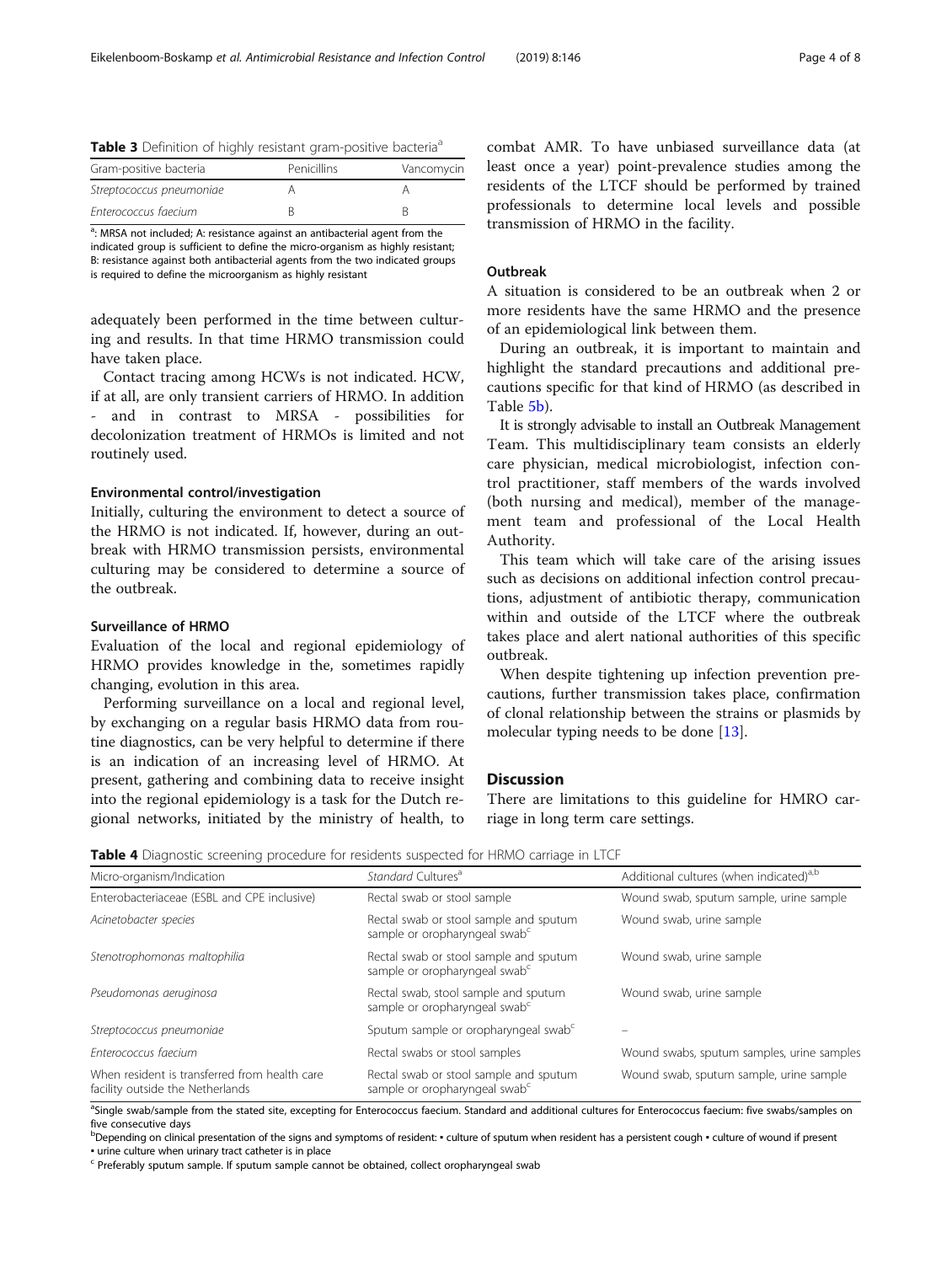| l                               |
|---------------------------------|
|                                 |
|                                 |
| ׇ֘֝֕֡                           |
|                                 |
|                                 |
| l                               |
| ļ<br>į<br>ł<br>i<br>i<br>١<br>١ |
| ļ<br>ׇ֚֘                        |
| ֡֡֡<br>ī                        |
|                                 |
|                                 |
|                                 |
| Ē<br>Ï<br>I                     |

<span id="page-4-0"></span>

|                                                                                                                                                                                                                                                                                                                                                                                                                                  |      |     | Table 5a Standard and additional infection control precautions by HRMO positive residents, per HRMO in a non-outbreak setting                                                                                                                                                                                                                                                                                                                                                                                                                                                                                                                                                                                                                                                                                                                                                                                                                                     |                                 |                                    |                                    |                                    |                                                      |
|----------------------------------------------------------------------------------------------------------------------------------------------------------------------------------------------------------------------------------------------------------------------------------------------------------------------------------------------------------------------------------------------------------------------------------|------|-----|-------------------------------------------------------------------------------------------------------------------------------------------------------------------------------------------------------------------------------------------------------------------------------------------------------------------------------------------------------------------------------------------------------------------------------------------------------------------------------------------------------------------------------------------------------------------------------------------------------------------------------------------------------------------------------------------------------------------------------------------------------------------------------------------------------------------------------------------------------------------------------------------------------------------------------------------------------------------|---------------------------------|------------------------------------|------------------------------------|------------------------------------|------------------------------------------------------|
| HRMO or indication                                                                                                                                                                                                                                                                                                                                                                                                               | Hand |     | Personal Protective Equipment                                                                                                                                                                                                                                                                                                                                                                                                                                                                                                                                                                                                                                                                                                                                                                                                                                                                                                                                     |                                 | Single room/                       | Sanitation                         |                                    | Use of shared facilities such                        |
|                                                                                                                                                                                                                                                                                                                                                                                                                                  |      |     | hygiene <sup>b</sup> Gloves <sup>c</sup> Apron/Single use isolation gown with<br>long sleeves <sup>c</sup>                                                                                                                                                                                                                                                                                                                                                                                                                                                                                                                                                                                                                                                                                                                                                                                                                                                        | Mask                            | apartment                          | Toilet/commode chair               | Bathroom                           | as living room                                       |
| Enterobacteriaceae (ESBL<br>included, not CPE",                                                                                                                                                                                                                                                                                                                                                                                  | Yes  | Yes | Apron                                                                                                                                                                                                                                                                                                                                                                                                                                                                                                                                                                                                                                                                                                                                                                                                                                                                                                                                                             | po<br>No                        | <u>c</u>                           | No sharing with other<br>residents | Sharing possible <sup>e</sup>      | Yest                                                 |
| CPEª                                                                                                                                                                                                                                                                                                                                                                                                                             | Yes  | Yes | gown<br>Isolation                                                                                                                                                                                                                                                                                                                                                                                                                                                                                                                                                                                                                                                                                                                                                                                                                                                                                                                                                 | po<br>No                        | Yes <sup>g</sup>                   | No sharing with other<br>residents | No sharing with other<br>residents | Depending on individual<br>situation <sup>h</sup>    |
| Acinetobacter species                                                                                                                                                                                                                                                                                                                                                                                                            | Yes  | Yes | gown<br>Isolation                                                                                                                                                                                                                                                                                                                                                                                                                                                                                                                                                                                                                                                                                                                                                                                                                                                                                                                                                 | po<br>No                        | Yes <sup>g</sup>                   | No sharing with other<br>residents | No sharing with other<br>residents | Depending on individual<br>situation <sup>h</sup>    |
| Stenotrophomonas maltophilia<br>Pseudomonas aeruginosa                                                                                                                                                                                                                                                                                                                                                                           | Yes  | Yes | Apron                                                                                                                                                                                                                                                                                                                                                                                                                                                                                                                                                                                                                                                                                                                                                                                                                                                                                                                                                             | $\sum_{i=1}^{5}$                | <b>DO</b>                          | No sharing with other<br>residents | Sharing possible                   | Yest                                                 |
| Streptococcus pneumoniae (PRP)                                                                                                                                                                                                                                                                                                                                                                                                   | Yes  | Yes | Apron                                                                                                                                                                                                                                                                                                                                                                                                                                                                                                                                                                                                                                                                                                                                                                                                                                                                                                                                                             | FFP1 <sup>1</sup>               | Yes <sup>g, k</sup>                | Sharing possible                   | Sharing possible <sup>e</sup>      | Yes, under conditions <sup>f, 1</sup>                |
| Enterococcus faecium (VRE)                                                                                                                                                                                                                                                                                                                                                                                                       | Yes  | Yes | Apron                                                                                                                                                                                                                                                                                                                                                                                                                                                                                                                                                                                                                                                                                                                                                                                                                                                                                                                                                             | $\sum_{i=1}^{6}$                | preference <sup>9</sup><br>Yes, by | No sharing with other<br>residents | No sharing with other<br>residents | Yesf                                                 |
| Recent admission foreign HCF                                                                                                                                                                                                                                                                                                                                                                                                     | Yes  | Yes | gown<br>Isolation                                                                                                                                                                                                                                                                                                                                                                                                                                                                                                                                                                                                                                                                                                                                                                                                                                                                                                                                                 | None <sup>d</sup><br>$\epsilon$ | Yes <sup>g</sup>                   | No sharing with other<br>residents | No sharing with other<br>residents | Depending on individual<br>situation <sup>h, I</sup> |
| "Wear only when giving physical care to residents and/or contact with<br>"When resident shares a bathroom: HRMO positive resident is the last<br><sup>h</sup> Consult the medical microbiologist and/or infection control practition<br><sup>b</sup> WHO 5 moments of hand hygiene (part of standard precautions)<br><sup>a</sup> CPE: Carbapenem resistant Enterobacteriaceae<br>shared facilities is permitted, see footnote 1 |      |     | er to determine if visiting shared facilities (e.g. Iiving room) is appropriate (taking into account the risk of transmission to other residents). If using<br>If resident shares bathroom facilities, ensure that after use immediate cleaning and disinfection takes place (important issue because of long sunvival duration of these microorganisms)<br><sup>9</sup> If HRMO positive resident shares his room or apartment with another resident (e.g. couples), the other resident is also to be considered as an HRMO positive resident<br>'Give resident instruction on how to perform hand hygiene. If residents have wounds or indwelling catheters, cover these with an appropriate (wound)dressing<br>one to use the bathroom, immediate cleaning procedure after use<br>material of residents. Do not wear during pure social activities<br>dose a surgical mask whenever there is a risk of splashing of body fluids (part of standard precautions) |                                 |                                    |                                    |                                    |                                                      |
|                                                                                                                                                                                                                                                                                                                                                                                                                                  |      |     |                                                                                                                                                                                                                                                                                                                                                                                                                                                                                                                                                                                                                                                                                                                                                                                                                                                                                                                                                                   |                                 |                                    |                                    |                                    |                                                      |

kSingle room/apartment is only necessary in the acute phase of a respiratory infection, which means in the first 48 hours after appropriate antibiotic treatment has started

lUse of shared facilities not allowed in the acute phase of a respiratory infection, in the first 48 hours after appropriate antibiotic treatment has started

<sup>k</sup>Single room/apartment is only necessary in the acute phase of a respiratory infection, which means in the first 48 hours after appropriate antibiotic treatment has started<br>"Use of shared facilities not allowed in the ac

mSpecial note: When a resident is suspected of MRSA carriage (e.g. after recent admission in foreign HCF, use surgical mask as part of the precautions for prevention of MRSA)

started)

jFFP: Filtering facepiece particle; Put FFP1 mask in place before entering resident's room (only in the acute phase of a respiratory infection which means, in the first 48 hours after appropriate antibiotic treatment has

FFP: Filtering facepiece particle; Put FFP1 mask in place before entering resident's room (only in the acte phase of a respiratory infection which means, in the first 48 hours after appropriate antibiotic treatment has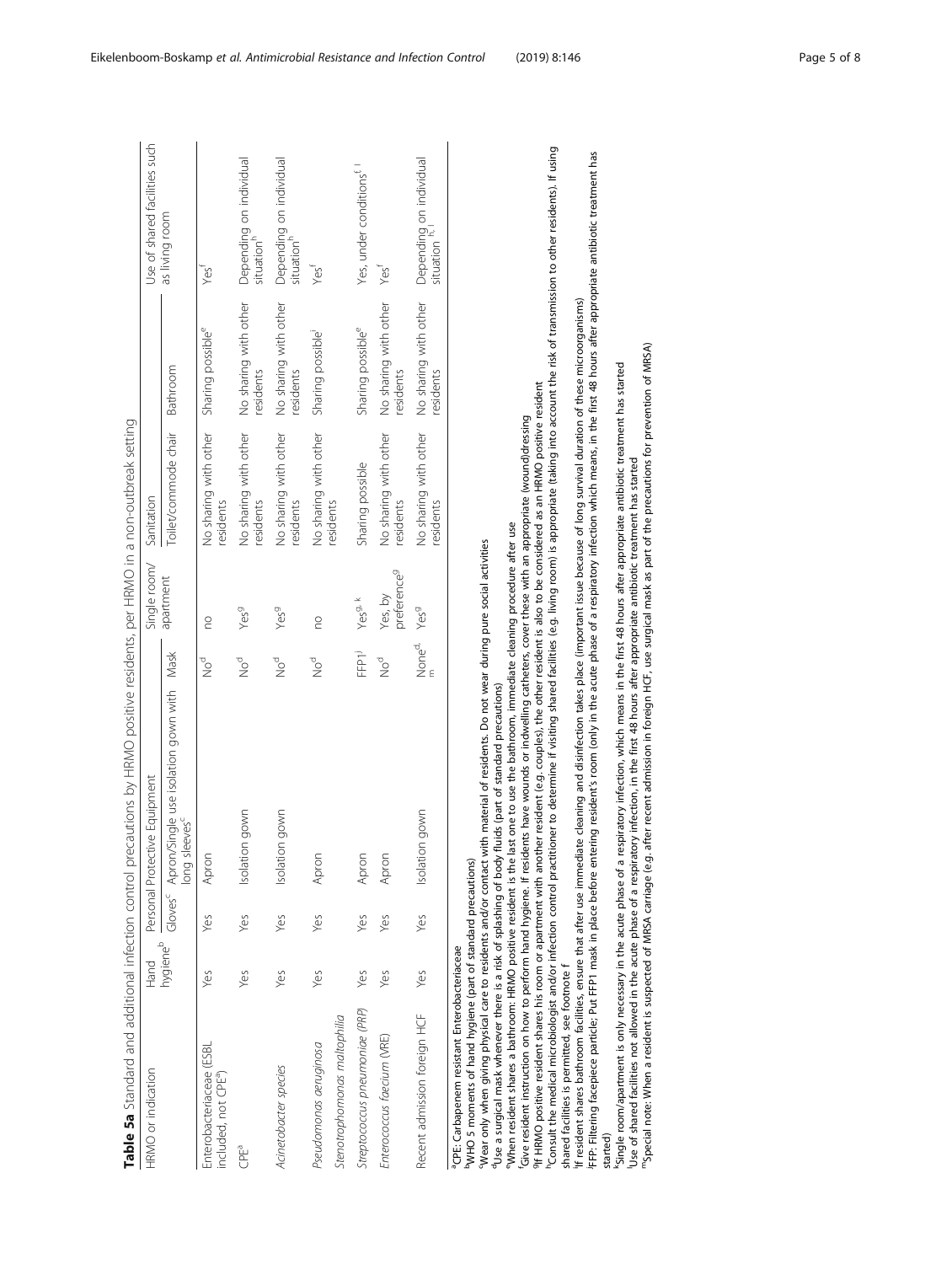<span id="page-5-0"></span>

| Table 5b Standard and additional infection control pr                                                                                                                                                                                                                                                                                                                                                                                          |                                                         |                    | recautions by HRMO positive residents, per HRMO in a non-outbreak setting |                                                                                                                                                                                                                                                                                                                                                                                                                                                                                                                                                                                                                                                                                                                                                                                                                                                                                                                                                                                                                                                                                                                                |                                   |
|------------------------------------------------------------------------------------------------------------------------------------------------------------------------------------------------------------------------------------------------------------------------------------------------------------------------------------------------------------------------------------------------------------------------------------------------|---------------------------------------------------------|--------------------|---------------------------------------------------------------------------|--------------------------------------------------------------------------------------------------------------------------------------------------------------------------------------------------------------------------------------------------------------------------------------------------------------------------------------------------------------------------------------------------------------------------------------------------------------------------------------------------------------------------------------------------------------------------------------------------------------------------------------------------------------------------------------------------------------------------------------------------------------------------------------------------------------------------------------------------------------------------------------------------------------------------------------------------------------------------------------------------------------------------------------------------------------------------------------------------------------------------------|-----------------------------------|
| HRMO or indication                                                                                                                                                                                                                                                                                                                                                                                                                             | Materials, instruments, devices                         |                    | Cleaning and disinfection of room/bathroom <sup>n</sup>                   |                                                                                                                                                                                                                                                                                                                                                                                                                                                                                                                                                                                                                                                                                                                                                                                                                                                                                                                                                                                                                                                                                                                                | Disposal of materials             |
|                                                                                                                                                                                                                                                                                                                                                                                                                                                | used for care of HRMO<br>positive resident              |                    | Cleaning Disinfection                                                     | Terminal cleaning <sup>o</sup> / terminal disinfection <sup>p</sup>                                                                                                                                                                                                                                                                                                                                                                                                                                                                                                                                                                                                                                                                                                                                                                                                                                                                                                                                                                                                                                                            | Waste or Laundry                  |
| Enterobacteriaceae (ESBL included, not<br>CPEª                                                                                                                                                                                                                                                                                                                                                                                                 | ìer<br>No sharing with oth<br>residents <sup>q,</sup>   | Daily              | Yes, if used for other residents as<br>well <sup>s</sup>                  | Terminal cleaning procedure                                                                                                                                                                                                                                                                                                                                                                                                                                                                                                                                                                                                                                                                                                                                                                                                                                                                                                                                                                                                                                                                                                    | Disposal in closed, intact<br>pag |
| CPEª                                                                                                                                                                                                                                                                                                                                                                                                                                           | ð<br>No sharing with oth<br>residents <sup>q,</sup>     | Daily <sup>t</sup> | Yes, if used for other residents as<br>İ                                  | Terminal disinfection procedure                                                                                                                                                                                                                                                                                                                                                                                                                                                                                                                                                                                                                                                                                                                                                                                                                                                                                                                                                                                                                                                                                                | Disposal in closed, intact<br>bag |
| Acinetobacter species                                                                                                                                                                                                                                                                                                                                                                                                                          | per<br>No sharing with oth<br>residents <sup>q, r</sup> | Daily <sup>t</sup> | Yes, if used for other residents as<br>well <sup>s</sup>                  | Terminal disinfection procedure                                                                                                                                                                                                                                                                                                                                                                                                                                                                                                                                                                                                                                                                                                                                                                                                                                                                                                                                                                                                                                                                                                | Disposal in closed, intact<br>pag |
| Stenotrophomonas maltophilia<br>Pseudomonas aeruginosa                                                                                                                                                                                                                                                                                                                                                                                         | No sharing with other<br>residents <sup>q.</sup>        | Daily              | Yes, if used for other residents as<br>well <sup>s</sup>                  | Terminal disinfection procedure, only sanitation<br>room(s)                                                                                                                                                                                                                                                                                                                                                                                                                                                                                                                                                                                                                                                                                                                                                                                                                                                                                                                                                                                                                                                                    | Disposal in closed, intact<br>pag |
| Streptococcus pneumonia (PRP)                                                                                                                                                                                                                                                                                                                                                                                                                  | No sharing with other<br>residents <sup>q.</sup>        | Daily              | Yes, if used for other residents as<br>well <sup>s</sup>                  | Terminal cleaning procedure                                                                                                                                                                                                                                                                                                                                                                                                                                                                                                                                                                                                                                                                                                                                                                                                                                                                                                                                                                                                                                                                                                    | Disposal in closed, intact<br>pag |
| Enterococcus faecium (VRE)                                                                                                                                                                                                                                                                                                                                                                                                                     | No sharing with other<br>residents <sup>q, r</sup>      | Daily              | Yes, if used for other residents as<br>well <sup>s</sup>                  | Terminal disinfection procedure                                                                                                                                                                                                                                                                                                                                                                                                                                                                                                                                                                                                                                                                                                                                                                                                                                                                                                                                                                                                                                                                                                | Disposal in closed, intact<br>Dag |
| Recent admission foreign HCF                                                                                                                                                                                                                                                                                                                                                                                                                   | No sharing with other<br>residents <sup>q,</sup>        | Daily <sup>t</sup> | Yes, if used for other residents as<br>well <sup>s</sup>                  | Not applicable                                                                                                                                                                                                                                                                                                                                                                                                                                                                                                                                                                                                                                                                                                                                                                                                                                                                                                                                                                                                                                                                                                                 | Disposal in closed, intact<br>bag |
| 'If re-usable materials are used, they should be disinfected immediately when taken outside the resident's room/apartment<br>discharged, transferred or deceased. Re-usable materials which cannot be disinfected, should be discarded of<br><sup>n</sup> For instructions for cleaning and disinfection of (bath) room: follow national guidelines<br>discontinuation of additional precautions<br>E.g. resident lifting devices, stethoscope |                                                         |                    |                                                                           | Preminal disinfection (or end-disinfection): after terminal cleaning", terminal disinfection of the room is performed (all surfaces, touch surfaces, floor, splashing zone of wall) including bathroom facilities and other re<br><sup>o</sup> Terminal cleaning (or end-cleaning): cleaning of room (all surfaces, touch surfaces, floor, splashing zones of walls) including bathroom and all re-usable materials present in this room. Re-usable materials which<br><sup>9</sup> A small supply of necessary materials for the immediate care of the resident is allowed in the room/apartment. These materials must not be used for other residents and must be discarded after discharge or<br>usable materials present in the room (e.g. curtains, remote control, etc.). A terminal disinfection takes place after the additional precautions of the HRMO positive resident are discontinued, or the resident is<br>cannot be cleaned and non-reusable materials will be discarded of. Terminal cleaning takes place if additional precautions are discontinued or when resident is discharged, transferred or deceased |                                   |
|                                                                                                                                                                                                                                                                                                                                                                                                                                                |                                                         |                    |                                                                           |                                                                                                                                                                                                                                                                                                                                                                                                                                                                                                                                                                                                                                                                                                                                                                                                                                                                                                                                                                                                                                                                                                                                |                                   |

°E.g. resident lifting devices, stethoscope<br>"Use cleaning material only for the room and devices of HRMO positive resident. Discard non-reusable imaterial immediately after use. If the cleaning material is re-usable, remov tUse cleaning material only for the room and devices of HRMO positive resident. Discard non-reusable cleaning material immediately after use. If the cleaning material is re-usable, remove materials after use in appropriate closed bag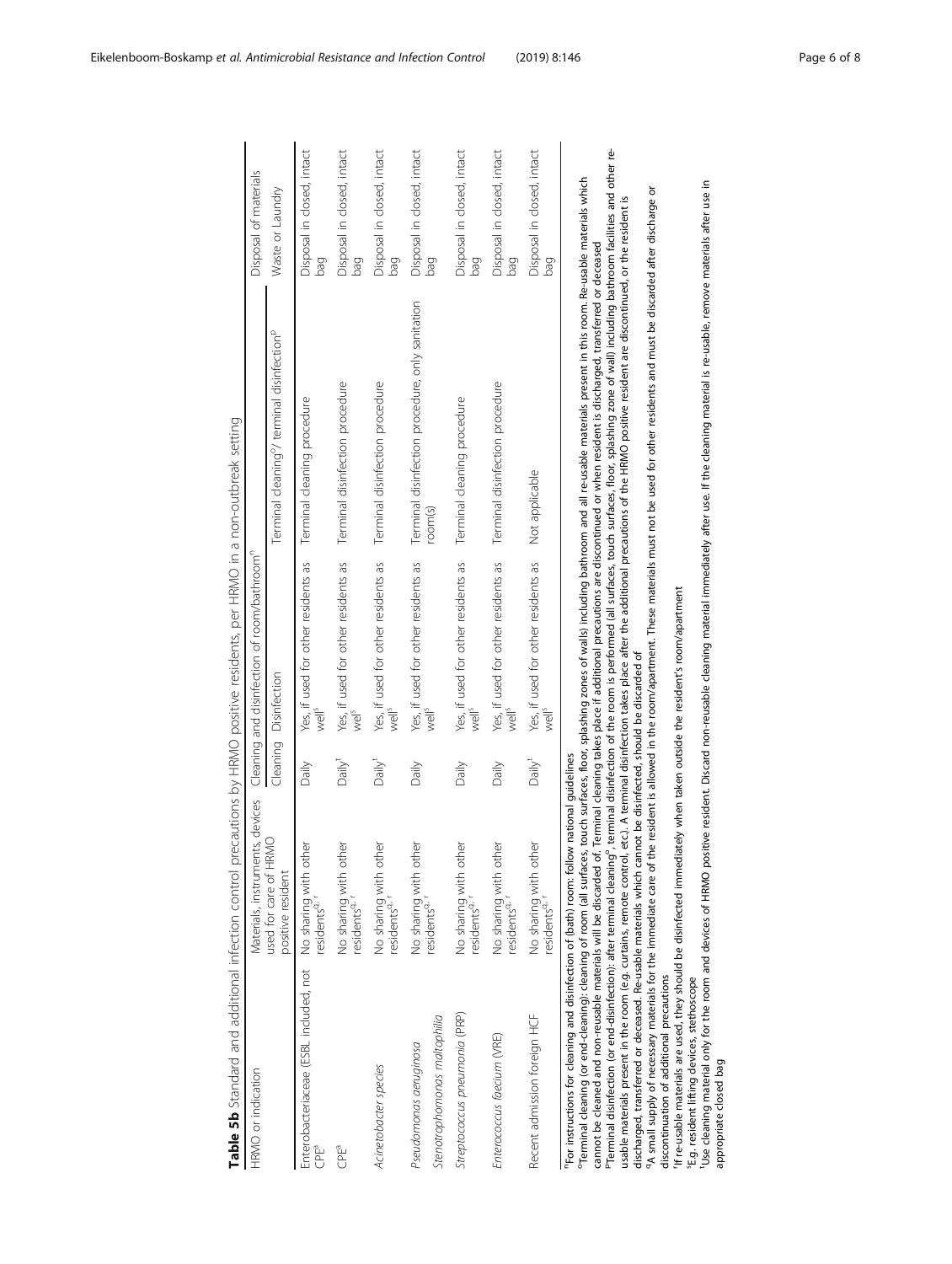<span id="page-6-0"></span>First, the absolute risk of transmission of HRMO within the Dutch LTCFs (as defined in the guideline) is not known. However, there is a growing understanding of the potential for transmission of HRMO in the LTCF. In 2016, den Dool et al. used mathematical modelling to estimate the contribution of nursing homes in the dispersal of pathogens over the healthcare network in the Netherlands. They concluded that nursing homes have the potential to drive and sustain epidemics across this network and that infection control efforts and surveillance systems should also be targeted at those LTCFs [[14\]](#page-7-0). Recent research in Dutch LTCFs showed that, although in absolute numbers the percentage of HRMO is low (4.2% Escherichia coli ESBL carriage among residents), the large variation of HRMO presence between facilities (1–33%) warrants cautious surveillance [\[15\]](#page-7-0).

Secondly, it is not known how long a resident remains colonised with HRMO. Research shows that carriage can persist over years, depending on the micro-organism [[15\]](#page-7-0). The guidance for the decision to discontinue infection control precautions is therefore based on expert opinion. Although research indicates that there might be predisposing factors for prolonged carriage, more research is needed to determine when to discontinue precautions and consider HRMO carriage as ended in longterm care. Despite the lack of studies that show the effect of monitoring of the HRMO carriage of a resident and its consequences in LTCFs, it is logical to assume that these measures are effective to prevent the transmission of HRMO.

Last but not least, it is not known whether the proposed actions in the LTCF on prevention of transmission of HRMO, are equally effective and achievable for the various groups of residents in such facilities, such as e.g. psychogeriatric residents. However, given the rising evidence for spreading of HRMO within the LTCF settings, this is a first step in developing guidelines for prevention of transmission of HRMO. Over the course of time, with leaders in both infection control and LTCFs, further guidance should be provided, while the absolute risk of transmission and harm as opposed to the adverse events related to additional precautions, such as reduced psychological wellbeing, resident safety and satisfaction in residential care [7].

#### Abbreviations

AMR: Antimicrobial resistance; CPE: Carbapenemase-producing Enterobacteriaceae; ESBL: Extended-spectrum beta-lactamase; HCFs: Healthcare facilities; HCWs: Healthcare workers; HRMO: Highly-resistant micro-organisms; LTCFs: Long-term care facilities; MRSA: Methicillin-resistant Staphylococcus aureus; PRP: Streptococcus pneumonia; VRE: Enterococcus faecium; WHO: World Health Organization; WIP: Dutch Working Party for Infection Control

#### Acknowledgements

We thank the members of the Dutch Working Party Expert group (WIP) for infection control in long-term care facilities: Dr. E. Stobberingh, Drs. E.

Gorissen-Douven, P. Molenaar, R. Hoentjen<sup>†</sup>, Drs. P. Tolsma, I. Verzijl and other members of this group. We also thank the members of the coordination group of the WIP.

Recently, the WIP was dissolved, to be replaced by a new broadly-based guideline structure, including subgroups for medical care, public-health and long-term care. The new 'network for infection control guidelines (SRI)' needs still to be established.

#### Authors' contributions

AE-B, JH and MB contributed to writing the manuscript. KS, EP and AV read, commented and approved the final manuscript.

#### Funding

Not applicable.

## Availability of data and materials

Not applicable.

#### Ethics approval and consent to participate

Not applicable.

#### Consent for publication

All named authors have seen and agreed the submitted version of the paper. All persons who are included in the acknowledgements section have agreed to that inclusion.

#### Competing interests

The authors declare no conflict of interest.

#### Author details

<sup>1</sup> Canisius-Wilhelmina Hospital, Department of Medical Microbiology and Infectious Diseases, Nijmegen, The Netherlands. <sup>2</sup>River Region Elderly Care Center (SZR), Tiel, The Netherlands. <sup>3</sup>Avans University of Applied Sciences, Breda, The Netherlands. <sup>4</sup>Verenso Dutch Association of Elderly Care Physicians and Social Geriatricians, Utrecht, The Netherlands. <sup>S</sup>Radboud University Medical Centre, Department of Medical Microbiology, Nijmegen, The Netherlands.

## Received: 9 April 2019 Accepted: 28 July 2019 Published online: 27 August 2019

#### References

- 1. World Health Organization (WHO). Antimicrobial resistance: global report on surveillance 2014. [Www.WHO.int.](http://www.who.int)
- 2. The Dutch working party on antibiotic policy (SWAB). NethMap 2015: consumption of antimicrobial agents and antimicrobial resistance among medically important bacteria in the Netherlands. [www.swab.nl](http://www.swab.nl).
- 3. Dutch working party on infection prevention. Policy for highly resistant micro-organisms (HRMO) hospitals. 2012. [Www.wip.nl.](http://www.wip.nl/)
- 4. Kluytmans-Vandenbergh MF, Kluytmans JA, Voss A. Dutch guideline for preventing nosocomial transmission of highly resistant microorganisms (HRMO). 2005;33(5–6):309–313.
- 5. Dutch working party on infection prevention. Policy for highly resistant micro-organisms (HRMO) long term care facilities. 2014. [Www.wip.nl.](http://www.wip.nl/)
- Kola A, Holst M, Chaberny IF, Ziesing S, Suerbaum S, Gastmeier P. Surveillance of Extendend-spectrum Beta-lactamase producing bacteria and routine use of contact isolation: experience of a three-year period. J Hosp Infect. 2007;66(1). [https://doi.org/10.1016/j.jhin.2007.01.006.](https://doi.org/10.1016/j.jhin.2007.01.006)
- 7. Abad C, Fearday A, Safdar N. Adverse effects of isolation in hospitalised patients: a systematic review. J Hosp Infect. 2010;76(2):97–102.
- 8. Bernards et al. Laboratory detection of highly resistant micro-organisms. NVMM (Dutch Society for Medical Microbiology). [Www.nvmm.nl](http://www.nvmm.nl).
- 9. World Health Organization (WHO). WHO guidelines on hand hygiene in health care. [Www.WHO.int](http://www.who.int).
- 10. Dutch Working Party on Infection Prevention. Policy for personal hygiene healthcare workers and volunteers in long term care facilities. 2017. [Www.](http://www.wip.nl/) [wip.nl.](http://www.wip.nl/)
- 11. Dutch Working Party on Infection Prevention. Policy for personal protect equipment for healthcare workers in long term care facilities. 2014. [Www.wip.nl](http://www.wip.nl/).
- 12. Reuland EA, Overdevest IT, Al Naiemi N, Kalpoe JS, Rijnsburger MC, Raadsen SA, et al. High prevalence of ESBL-producing Enterobacteriaceae carriage in